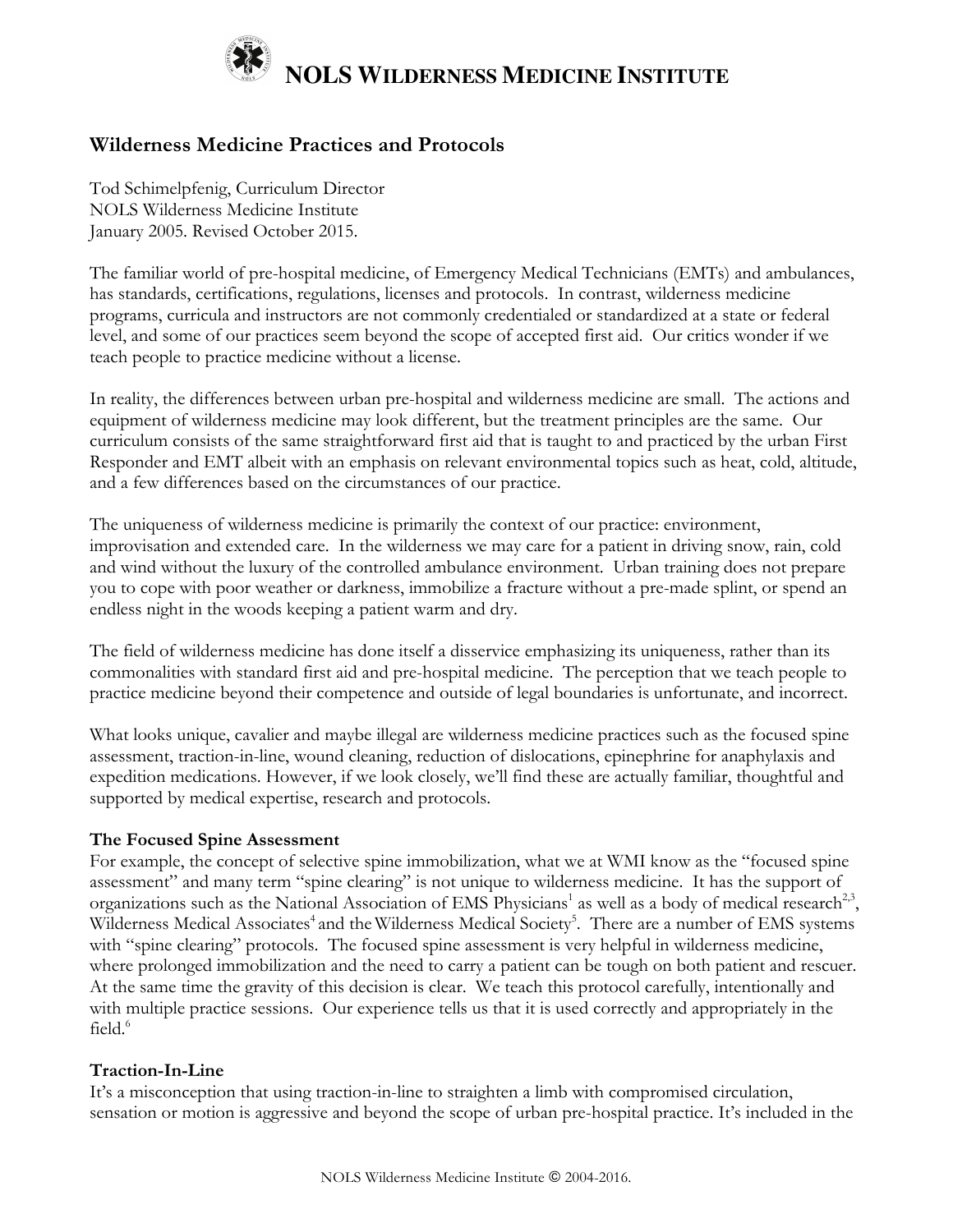

# **NOLS WILDERNESS MEDICINE INSTITUTE**

EMT National Standard Curriculum for a severe deformity or compromised circulation, sensation or motion.<sup>7</sup> It's also the advice in most EMT texts, the WMS Practice guidelines and other protocols because it can allow for better immobilization, reduced pain and improved circulation and neurological status.<sup>8</sup> It's rare to need this skill, and it's less commonly used in the urban context because of prompt transport, but it's within the scope of practice. This is also taught carefully, deliberately, and with caveats to slow or stop traction-in-line if we find resistance or increasing pain.

#### **Dislocations**

The practice of reducing dislocations in the field is unique to wilderness medicine. It is supported by the Practice Guidelines of the Wilderness Medical Society and many other wilderness medical experts and protocols.<sup>9</sup> Early reduction often results in dramatic pain relief, reduces circulatory and neurological risks to the extremity, can allow for better immobilization and ease of transport. Again, this is not taught in a casual manner. The instruction is clear and careful. We know to stop if we find resistance or increasing pain.

#### **Wound Cleaning**

Wound cleaning may look aggressive because it's rarely done by EMT's and Paramedics. As an ambulance EMT I cover wounds, transport the patient and the cleaning is done, as it should be, in the emergency room. In a wilderness context we can't leave wounds open and dirty until we arrive at the hospital. Wound care is essential to avoid infection and promote healing.<sup>10</sup> We don't teach our students to inject lidocaine as an anesthetic or to suture a wound. We teach gentle irrigation, dressing, bandaging and how to recognize signs of infection. It's straightforward first aid. We simply teach people to do it properly.

#### **Medications**

In our curriculum we do speak to administering over-the-counter (OTC) and prescription medications in a wilderness context. The non-prescription medications we suggest relieve minor pain, stomach upset, diarrhea, sneezes and sniffles. They are taken by mouth and serious side effects are rare. We teach our students to be prudent with medication use, and regardless of whether the medication is prescription or OTC, to make sure it's the right drug, for the right patient in the right dose and for the right reasons.

Administering prescription medications is usually restricted to licensed medical professionals or individuals acting within established Emergency Medical Services systems. EMTs and Paramedics for example, administer mediations under the supervision of a medical director and within state regulations. There are organized groups in remote circumstances who may carry prescription medications, often for managing pain, infection or altitude illness, as a component of their medical supplies. These expeditions often use written protocols developed by physician advisor to guide their use of these medications. With modern communication technology it is often possible to consult directly with a physician before administering a prescription medication. The legalities of this unusual practice vary with the state and the country in which the expedition travels and are beyond the scope of this document to discuss.<sup>11</sup>

The prescription medication carried more commonly by wilderness trips is epinephrine, most often in auto-injectors, for life-threatening allergic reactions. Its use is supported by the Wilderness Medical Society, and other experts on anaphylaxis, yet it remains a prescription medication.<sup>12</sup> As a self-assisted medication epinephrine is part of the EMT curriculum, and recommended as a first aid practice by the Red Cross and the American Heart Association.13 Commonly the epinephrine administered is the patient's, and the staff member assists the patient. However, there are examples of new onset anaphylaxis in outdoor programs. We teach students to recognize a severe allergic reaction and how to correctly administer the epinephrine. There are an increasing number of state laws that allow for the administration of epinephrine by a "lay person" to an individual experiencing a life threatening allergic reaction. This is likely to be an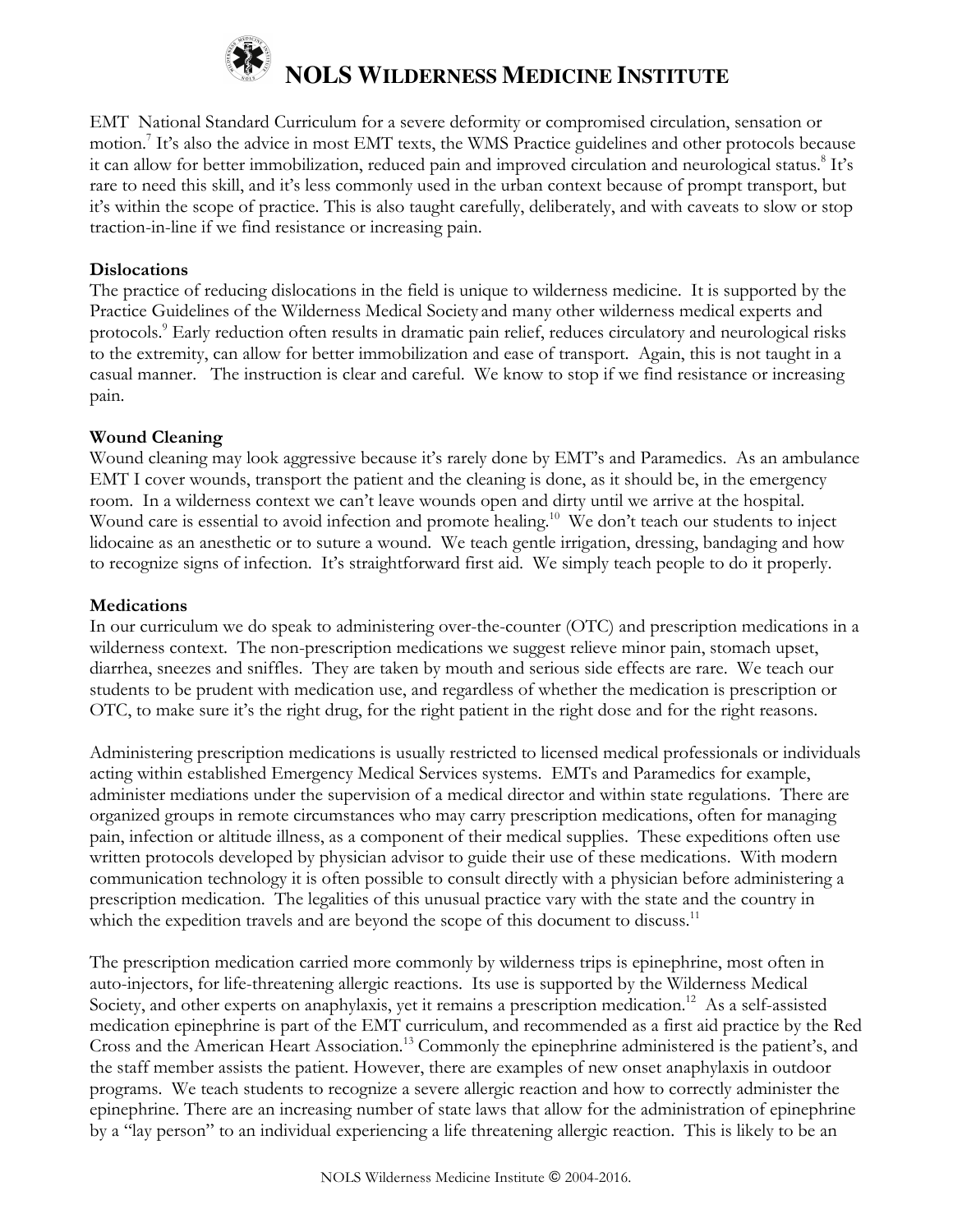

# **NOLS WILDERNESS MEDICINE INSTITUTE**

area of continued discussion and evolving laws and regulations in ensuing years.

# **Evacuation Decisions**

An understated difference between urban and wilderness medicine is the concept of decision-making. In the context of my ambulance practice I rarely make a decision whether a patient goes to the hospital or not. If they are a reliable patient either they sign a release or I give them a ride. In the wilderness however, I need to decide if the patient needs to see the doctor, and if so, how urgently.

This is not a trivial decision. It's unrealistic to take every ill or injured person out of the wilderness to see a physician. An evacuation can disrupt a long awaited trip. If a simple transportation problem for a stable patient is misinterpreted as an urgent evacuation, a rescue team may be unnecessarily put at risk. Conversely, it may impact the patient's health if needed physician care does not happen in a timely manner.

Any time a trip leader (professional or volunteer) makes a medical assessment, treatment and evacuation recommendation that individual is practicing medicine. Where they cross a boundary between practices that can be done by a layperson and practices that are the province of a physician is, at times, a gray area. This is precisely the reason we encourage all our wilderness medicine students who may find themselves in a leadership position to obtain a medical director and seek guidance on making these decisions. Your physician can review your training, experience and provide support for the context in which you will practice medicine.

This is why WMI includes evacuation guidelines in our wilderness medicine curriculum, provides a service to outdoor programs in developing their protocols and advocates that outdoor programs have evacuation protocols to communicate their expectations to their instructors and support their decisions.

# **Evidence Informed Practice**

The wilderness medicine we teach is chosen carefully, and is reviewed by our Medical Advisory Panel to be accurate, relevant and practical. We review accident data and the experience of outdoor programs and search and rescue operations to learn what is relevant to people in wilderness. We know, for example, the importance of preventative medicine through hygiene, and the need for outdoor leaders to be prepared to manage athletic injuries and small wounds. These are minor topics in an urban curriculum, important concepts in wilderness medicine.

The familiar world of pre-hospital medicine, of Emergency Medical Technicians (EMT) and ambulances, has the appearance of a system bolstered by sound medical science and controlled by standards and certifications. This is not completely true. There are practices and protocols in an urban setting that are based more on our experience and an educated guess than definitive science. For example, there are ongoing arguments in the emergency medical field about the efficacy of traction splints for femur fractures, and whether lights and sirens have any impact on patient outcome. In both urban and wilderness medicine we question practices, seek what works and what is best for our patient. In both the city and the wilderness we approach our practice thoughtfully, carefully and responsibly.

# References

 $\overline{a}$ 

<sup>&</sup>lt;sup>1</sup> Domeier, R. (1999) Position Paper, National Association of EMS Physicians: Indications for Prehospital Spinal immobilization." Prehospital Emergency Care. 3(3):251–253.

<sup>&</sup>lt;sup>2</sup> Are Emergency Medical Technician-Basics Able To Use A Selective Immobilization Of The Cervical Spine Protocol? A Preliminary Report Prehospital Emergency Care. (2004) 8 (2),207-211.